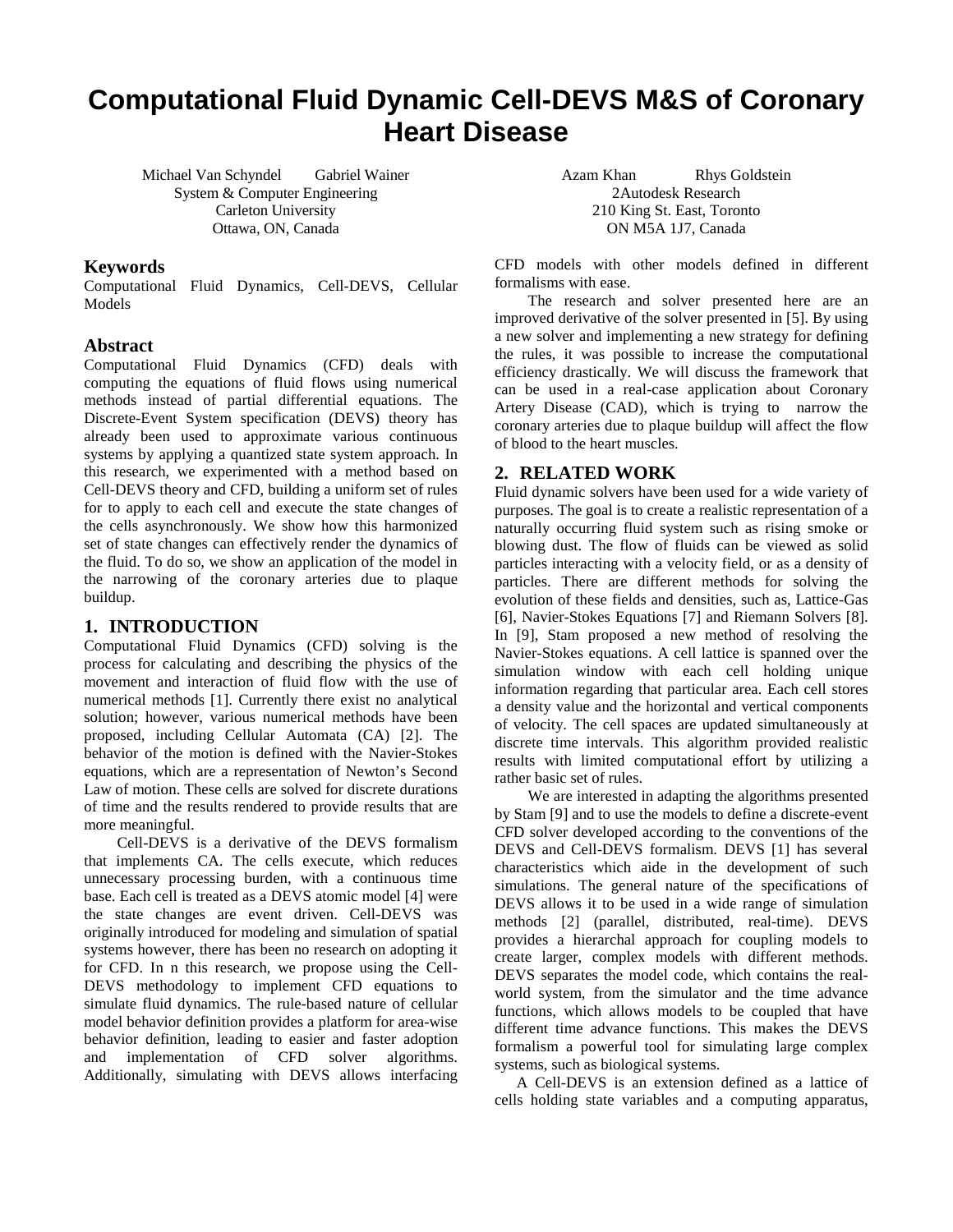which is in charge of updating the cell states according to a local rule. This is done using the current cell state and those of a finite set of nearby cells (called its neighborhood), as done in CA. Each cell is defined as a DEVS atomic model, and it can be later integrated into a coupled model representing the cell space (Figure 1).



**Figure 1. Cell-DEVS Model.** 

Each cell of the lattice contains information regarding its neighborhood and its local computing function. This local computing function has 3 main parts; a PostCondition, a Delay and a PreCondition. When defining the local computing function, we define the PreCondition that must be satisfied so that the PostCondition will be applied to that cell, and after the Delay has expired, that value is transmitted to other cells in the neighborhood (or to other DEVS models). Cell-DEVS allows for the cells to be calculated asynchronously and then updated all at once. This feature allows for the possibility of parallel computing.

The CD++ software [4] provides a development environment to create and navigate through the process of Modeling and Simulation (M&S) of a Cell-DEVS model. CD++ is an open-source framework that has been used to model environmental, biological, physical and chemical models as well as many other real-life simulations. The toolkit includes a high-level scripting language keyed to Cell-DEVS, a simulation engine, a testing interface and a basic 2D and 3D graphical interfaces. The following code is a sample of the implementation of a Cell-DEVS coupled model in CD++.

```
[cfd] 
type : cell width : 75 height : 25<br>delay : transport border : wrapped
delay : transportneighbours : cfd(-1,-1) cfd(-1,0) cfd(-1,1)neighbors : cfd(0,-1) cfd(0,0) cfd(0,1)neighbors : cfd(1,-1) cfd(1,0) cfd(1,1)localtransition : Navier-Stokes 
neighborports : value diffusion u v boundary p div
```
In this example, we see the definition of a Cell-DEVS coupled model named *cfd*. We define the model's dimensions, and the number of cells per dimension (in this example, two dimensions, 75x25). We then determine the behavior of the boundaries (border). In this example, the model is continuous along all the boundaries (*wrapped*). The other option is to have unwrapped borders, in which case special rules must be used for the cells in the borders. During the evolution of a model, the values used in the local computing function are taken from the defined set of surrounding (the neighborhood), defined next.

The user can employ a number of state variables in each cell, and input/output ports in the cell. Variables are useful for storing information locally, to be accessed by the cells during the local computing function calculations; however, the information stored within them could only be accessed by the cell to which it was linked and not by any neighboring cells. I/O ports allow transmitting information to any of the neighboring cells.

At this point, all that remains is defining the local computing function, that is, the set of rules located in each cell that governs cell behavior and determines the state changes. The following is an example of such a rule:

```
rule : { \simvalue := if((0,-1)\simvalue = 1, 0,1); }
         100 \{ (0,0) \sim \text{value} = 1 \}
```
Here the **PreCondition** is that the state of the *value* port must be equal to one. If this is true then the state of the *value* port is equal to zero if the neighboring state is one else it would retain the state value of one. This is the **PostCondition**. Finally, the **delay** is set; in this case a delay of 100ms was chosen. In the following section, we will introduce the definition of our CFD model, and will discuss the model implementation and simulation results.

# **3. MODEL DEFINITION**

The Navier-Stokes equations, named after Claude-Louis Navier and George Gabriel Stokes, make use of Newton's Second law by applying it to fluid flow, assuming that the stress on the fluid is proportional to the diffusing viscous and the pressure terms [9].

$$
\frac{\Delta u}{\Delta t} = -(u.\nabla)u + v\nabla^2 u + f
$$

$$
\frac{\Delta p}{\Delta t} = -(u.\nabla)p + k\nabla^2 p + f
$$

#### **Equation 1. Velocity and Density Equations**

The first equation is for solving the velocity vectors; the sum of which is hereafter referred to as the velocity field. The equation is a re-arrangement of the incompressible flow of Newtonian fluids. The acceleration ( $\frac{\Delta u}{\Delta t}$ ) is equal to the sum of the negative continuity equation  $(u.\nabla)u$ , responsible for the conservation of mass),the viscosity  $(\nu \nabla^2 u)$  and any body forces present (*f*). In other words, the change in the evolution of the velocity field is based on the viscosity and any other forces that may act upon it (such as a heating vent). While this is the most important part of any good CFD solver, it provides very little visually. To make it more useful, we must demonstrate particles moving through the velocity fields. To move objects, we must simply determine what forces are going to be acting on it, and in what direction. These forces are extracted from the velocity fields. Most of the objects we wish to move are relatively light, such as dust or smoke [9]. One could simply apply these forces to the particles, and see how they move; however, for more complex models, it would be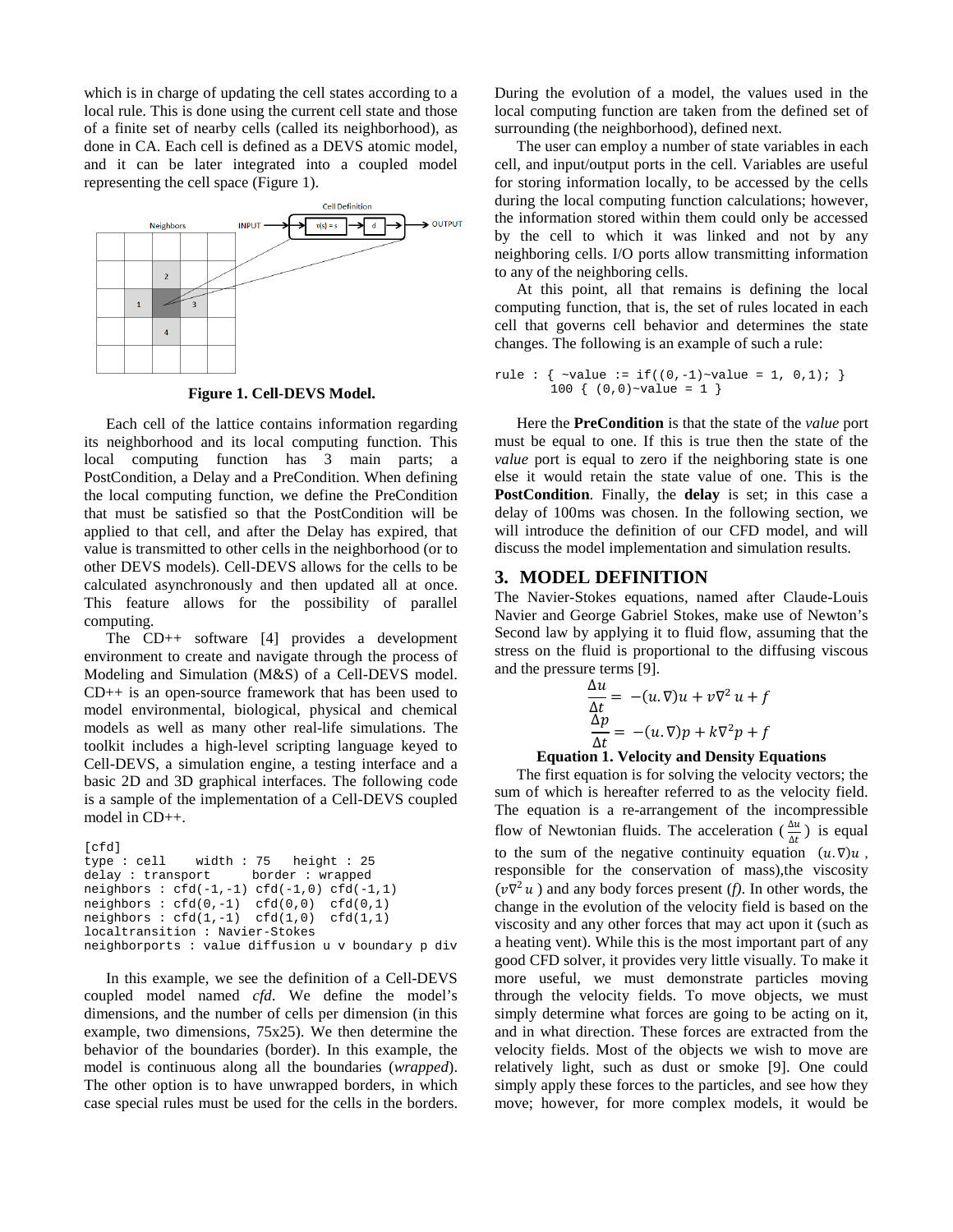taxing to perform these calculations for a large number of particles. Instead, we could treat the matter as a density of particles, where instead of either being 0 or 1 (no particle, particle respectively), we would treat it as a gradient value that ranges from no particles present to some maximum number of particles present. The forces on these densities are applied using the second equation, which is similar to the equation used for evolving velocities, but more simplified since the only forces present are solely generated from the velocity vector field.

The algorithm was broken into two parts: A *density solver* and a *velocity solver*. Each section represented one of the Navier-Stoker equations.

The diffusion function is responsible for calculating the natural flow of the particles regardless of the forces exerted by the velocity fields. The density for the cell is calculated as the sum of the densities not exiting the cell to the surrounding area and the densities entering the cell from its neighboring cells, as seen in Equation 2.

 $x(i, j) =$  $\left[ x(i,j)'+a*(x(i-1,j)+x(i+1,j)+x(i,j+1)+x(i,j-1))\right]$  $1 + 4a$ **Equation 2. Diffusion Calculation [9].** 

The rate at which the densities radiate between cells is referred to as the viscosity and is incorporated into the equation as the value for **a**. By incorporating the viscosity into the equation, it is possible to simulate particles with different behaviors. A low viscosity would cause the densities to have very little diffusion, similar to a liquid; while a high viscosity would rapidly radiate to the surrounding cells and take the shape of the container, which is similar to the behavior of a gas.

The advection function's role is to apply the forces generated by the velocity fields. The force acting on the density at any location is equal to the equivalent velocity vector of  $u$  and  $v$ . To apply the forces is significantly more complicated. The simplest approach would be to determine the destination based on the magnitude of the forces applied. However, since the system is treated as a cell space and not all densities will end up in the exact center of the cell after moving, this would cause problems. Instead, to move the density, one simply traces backwards from the cell center to compute where the density.

The diffusion function is responsible for calculating the natural flow of the particles regardless of the forces exerted by the velocity fields. This natural flow, or diffusion, is represented in the Navier-Stokes equations as the radiation term. In addition to resolving the radiation of the densities, it is also responsible for resolving the radiation of the velocity field. The implementation of equation 2 with the Cell-DEVS formalism is straightforward. The  $x(i,j)$  term is replaced with the port for which the state value is calculated. For example when the values stored within the *diffusion* port are being diffused, the *x(i,j)* term is replaced by  $(0,0)$ ~diffusion, similarly the  $x(i\pm 1, j\pm 1)$  terms are replaced by the corresponding neighbors' *diffusion* port

values. Finally, the  $x'(i,j)$  is replaced with the state value stored in the *value* port.

To calculate the new state value for the cell we must first determine two factors: the particles leaving the cell and the particles entering the cell from the immediately adjacent cells. Therefore the new cell value will be equal to the previous state value minus the densities leaving to the surrounding cells plus the particles entering the cell, as seen in equation 3.

#### $D_{NEW}(i, j) = D(i, j) - D_{Leaving}(i, j) + D_{Entering}(i \pm 1, j \pm 1)$ **Equation 3. Calculating the new density values**

After calculating the diffusion, we invoke an *advection* function whose purpose is to "move" the densities and velocity fields. This movement generated is caused by either the forces acting upon the density field from the velocity fields, or, in the case of the velocity solver, the momentum of the velocity fields. The velocity field is composed of velocity vectors which are stored in component form, hereafter referred to as velocity component vectors where *u* represents the horizontal component and *v* represents the vertical component. In other words, the advection function resolves the last term of the Navier-Stokes equations. While there are many methods for which the forces could be interpreted to resulting movements, the method used in this thesis is stable and works with the Cell-DEVS.

The approach to moving densities is to determine the densities entering the cell instead of where the densities currently in the cell will end up. To implement this process we must first ensure that the origin of the densities lie within the defined neighborhood.

If we can ensure that the velocity vectors will remain within a set range we can define a neighborhood with 100% certainty that the displacements will not exceed the neighborhood boundaries. In our model, the maximum absolute value of the magnitudes for the velocities is set to be one, therefore the neighborhood was defined as the 8 cells surrounding the cell being computed (called a Moore's Neighborhood). The magnitude of the velocity component vectors was limited to one for several reasons. First, if the modeler is not careful, large movements can cause instability in the model. The backwards tracing method is supposed to lead to a more stable model. Second, larger velocities would require a larger neighborhood; this would result in the need for additional cases and overall increase the computational effort.

The probability that the location in which the densities originated is at the cell center is rare. For this reason, the densities that will be "moved" to the new cell location will most likely come from 1 or more cells. Therefore, the new density state value is calculated as a weighted average of the four closest cells to the origin. For example, if we assume the velocity component vectors at the current cell are  $u = 0.6$  and  $v = 0.4$ , the cell from which the densities originate from would be at (-1,1) (Figure 2).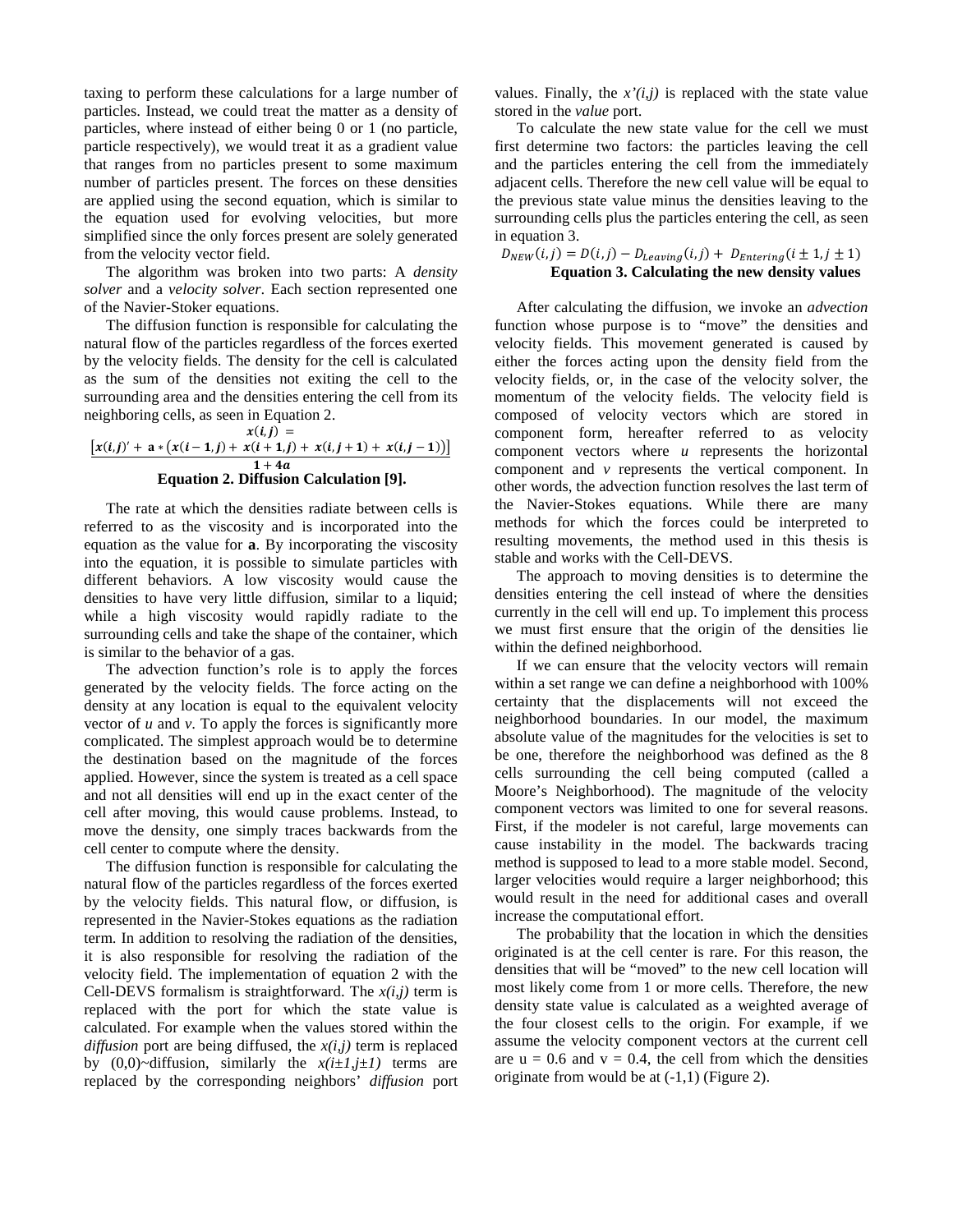

**Figure 2. Results of the advection calculation** 

The amount of the densities coming from each cell is proportional to the area of each cell enclosed by the square. The following equation is used to determine these amounts:

 $D(0,0) = [u \times (v \times d'(-1,0) + (1-v) \times d'(-1,1))]$  $(1-u) \times (v \times d'(0,0) + (1-v) \times d'(0,1))$ 

# **Equation 4. Weighted averages for new density**

Using the values previously described the results would be as follows: 36% of the density originates from the cell location  $(-1,1)$ , while 24% from both  $(-1,0)$  and  $(0,1)$  cells and the remaining  $16\%$  comes from  $(0,1)$  cell; this totals to 100% therefore the formula is mass conserving.

As previously mentioned, the magnitudes for the velocity component vectors were restricted to fall between 1 and -1. These forces would translate to the maximum distance traveled to the cell being 1. This means there are four different combinations for which the velocity components could be. Therefore, four versions of equation 4 must be defined to represent the possible outcomes.



**Figure 3. Possible sources of the density for advection** 

The first case is for when the velocity component vectors are between  $0 \le u \ge 1$  and  $0 \le v \ge 1$ :

$$
D(0,0) = [u \times (v \times d'(-1,-1) + (1-v) \times d'(-1,0)) + (1-u) \times (v \times d'(0,-1) + (1-v) \times d'(0,0))]
$$
  
Equation 5. Weighted Average for new density Case #1

The second case is for when the velocity vectors are between;  $-1 < u > 0$  and  $0 < v > 1$ :

 $D(0,0) = [ |u| \times ( v \times d'(0,-1) + (1-v) \times d'(0,0) ) +$  $(1-|u|) \times (v \times d'(1,-1) + (1-v) \times d'(1,0))$ **Equation 6. Weighted Average for new density Case #2** 

The third case is for when the velocity vectors are between;  $-1 \le u \ge 0$  and  $-1 \le v \ge 0$ :

$$
D(0,0) = [ |u| \times ( |v| \times d'(0,0) + (1 - |v|) \times d'(0,1) ) + (1 - |u|) \times ( |v| \times d'(1,0) + (1 - |v|) \times d'(1,1) ) ]
$$

#### **Equation 7. Weighted Average for new density Case #3**

The final case, case 4, is for when the velocity vectors are between;  $0 < u > 1$  and  $-1 < v > 0$ :

 $D(0,0) = [u \times (|v| \times d'(-1,1) + (1-|v|) \times d'(-1,0))]$  $(1-u) \times ( |v| \times d'(0,1) + (1-|v|) \times d'(0,0) )$ **Equation 8. Weighted Average for new density Case #4** 

The advection function is therefore represented by these 4 equations. These same equations are used for moving the velocity vectors as well, with the only difference being that instead of density values being used, the magnitudes of the velocity vectors are being averaged.

After the advection calculation, the *projection* function is responsible for calculating the first term of the Navier-Stokes equation. The main role of that term is to ensure the solution to the equation remains mass-conserving. The projection function is the most complex function of the entire model and therefore, the information generated during the execution is stored in two separate ports, while the remaining information from the function is stored within the two vector component ports. These two parts are hereafter referred to as the *div* and *p* functions. The *div* function is responsible for creating a gradient map. A gradient map shows changes in the velocity fields, with small values representing a uniform field with little variation and large values representing extreme fluctuations in the velocity field. To ensure the system remains stable, i.e. mass is not lost or created, we want to ensure that situations do not arise were the velocity vectors all converge to a point or diverge from a point, as seen in figure 4.



**Figure 4. Convergent and Divergent Velocity Fields** 

Figure 4 shows a case of convergence and divergence, which could cause instability. For example, while the densities can theoretically exceed a value of 1 without causing instability this may not be a desired outcome. More importantly though is this may cause the magnitude of the velocity component vectors to exceed 1 at this location and that is not allowed. Similarly, with the divergent case, were all the velocities are leading away from the cell, the density at the center cell would follow each velocity vector without being divided amongst all of the vectors. This would result in more mass leaving the cell then was actually present in the cell, once again leading to instability. The equation for generating the gradient map is as follow: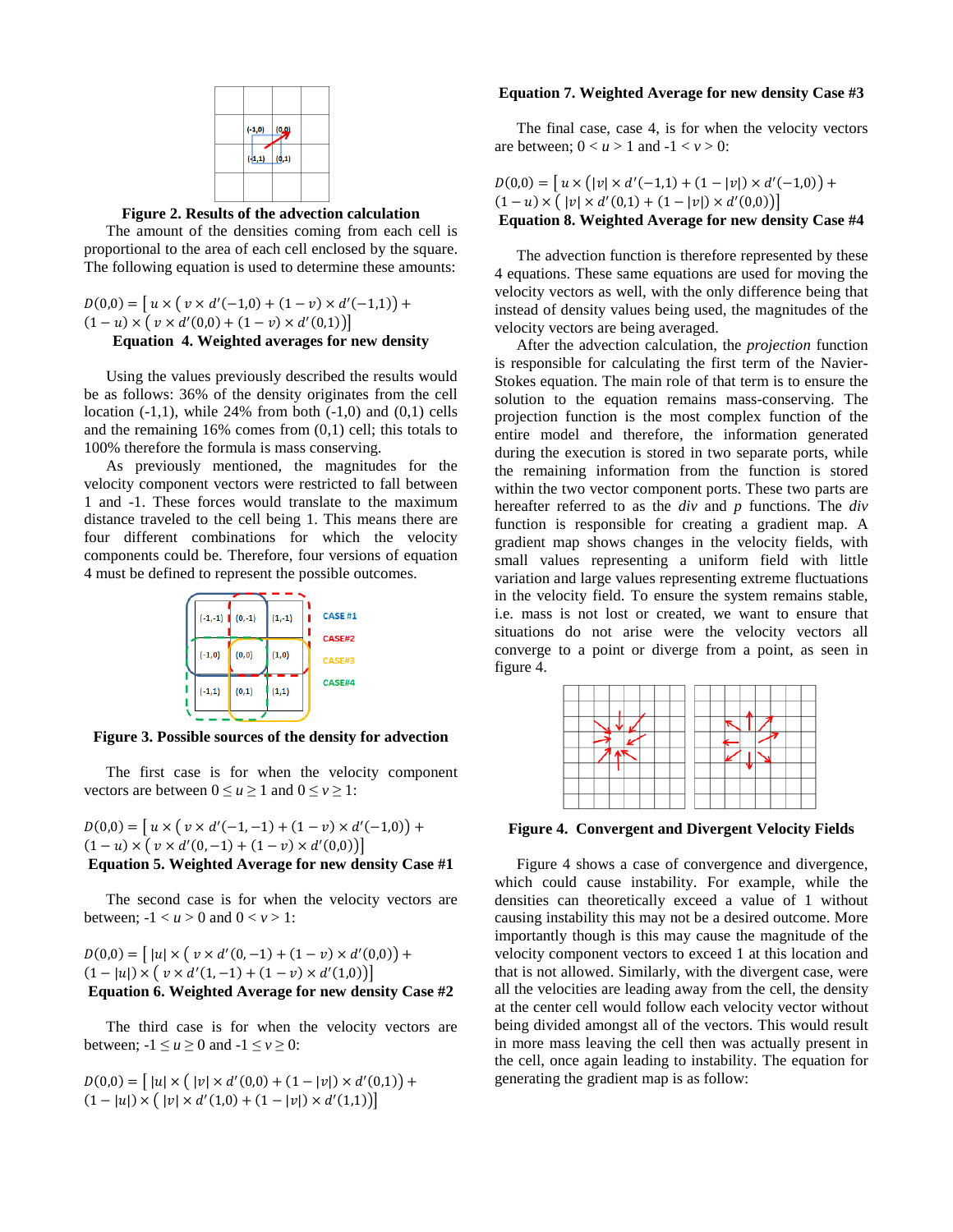$$
div[i,j] = -0.5 * 1/h * (u(i+1,j) - u(i-1,j) + v(i,j+1) - v(i,j-1))
$$
  
For the equation of equations the sum that find

#### **Equation 9. Generating the gradient field**

As we can see, the gradient field is calculated as the sum of the differences of the vertical and horizontal neighbors. Therefore, a small gradient value will occur when the change in values of the neighborhood is small. Large gradient values will occur when the values of the velocities make extreme changes but still maintained the same sign. The largest, and worst case, is when the values are opposite signs on either side of the cell. Once we have obtained the gradient field, the *p* function is executed. Similar to the *diffusion* function it helps average the values out, reducing large gradient changes. The equation for the *p* function is as follows:

#### $p(i, j) = [div(i, j) + p(i - 1, j) + p(i + 1, j) + p(i, j - 1)]$  $+ p(i, j + 1)$ ]/4 **Equation 10. Averaging the gradient field**

This equation is run for several iterations. The final step is to subtract the gradient field from the velocity field. The result will be a more stable field, void of any situations such as those shown in figure 4. The following two equations represent the gradient field being subtracted from the velocity field.

 $u(i,j) = (u'(i,j) - 0.5 * h * (p(i+1,j) - p(i-1,j)))$  $v(i, j) = (v'(i, j) - 0.5 * h * (p(i, j + 1) - p(i, j - 1))$ 

### **Equation 11. Subtracting the gradient field from the horizontal and from the vertical fields**

Again, for small changes in the velocity field the *p* values will be equal and therefore the final velocity field will not be changed. Even for large differences that occur between velocities of the same sign, the *p* value will have been averaged such that the final difference in the *p* values will not be that large, and will not affect the final field significantly.

The *projection* function is repeated twice for the velocity solver in order to ensure that changes made to the velocity field during the *diffusion* or *advection* functions do not cause any convergent or divergent behaviors in the velocity field. For example, if two "fronts" are about to collide, the *diffusion* process could bring them close enough together. This would cause problems to occur during the *advection* process. Therefore the *projection* function is used to help negate this. However, this would only effect the leading edges of these "fronts" and once again when advected the fronts may come near enough that they are convergent. During the *diffusion* process these fronts would be averaged and the result could be that they cancel each other out. This is not the desired effect; therefore, we call the *projection* function once more to ensure this does not occur.

After, we execute the *boundary* function is to define the behavior of fluid-boundary interactions. The no*-slip condition* states that the velocity should average to zero along the boundaries. To implement this, we added an additional function to both solvers called the *boundary*  function. The main goal is to ensure the system remains mass conserving and provides the behavior of the fluidboundary interactions. The most important role of the *boundary* function is to control the behavior of the velocity fields around the boundaries. As previously stated, the *noslip condition* states that the average of the velocity field should be zero along the edge of the boundaries. What is nice about this model is that the velocities are stored in component form. This mean the only boundaries that are of interest to the *u* vectors are the surfaces that run perpendicular to the vectors, in this case vertical boundaries, while the *v* vectors look at the horizontal boundaries. When running the *boundary* function for the vector ports, you trace along the boundary and set the vector ports for those boundary cells to be equal to the negative of the neighboring non-boundary cell's corresponding vector port. That way if you were to average the two values the result would be zero. This zeroing of the velocity field will stop the densities from interacting with the boundaries. By ensuring that boundaries are more than one cell wide, we reduce the loss that would be generated from having to average the values of more than two cells. When a boundary is in contact with only one non-boundary cell, it is equal and opposite to the state value of the nonboundary cell. When in contact with two non-boundary cells, it needs to assume a state value that is equal and opposite to the average of the adjacent cell's state values. This introduces the possibility for some loss of mass to occur, however it is minimal.

As previously mentioned, the other role of the boundary function is to ensure the system remain mass conserving, i.e. that the presence of boundaries does not negatively impact the system. Therefore, the *boundary* function is integrated when the other functions are called. For example, to ensure no mass is lost during the diffusion of the densities, the boundary cells assume a value that is equal to the average of the surrounding non-boundary cells, as seen in equation 13.

 $D_{Boundary}(i, j) = \frac{(Sum\ of\ Non\ Boundary\ Cells)}{\# \ of\ Non\ Boundary\ Cells}$ **Equation 12. Boundary Equation** 

In figure 5, we can see a density focus encountering a fixed obstacle. With the viscosity set relatively low for both the velocity and the density (0.05), we can see that the focus splits into two distinct clouds, mostly by the velocity field. With the viscosity of the velocity field being low, we see a space of zero velocity directly behind the obstacle, as we would expect.

The projection function was responsible for ensuring that the fields remain mass conserving and for adding visual effects. First, as can be seen in figure 5, the velocity vectors never exceed their allowed size. As we expected the velocities were slowed by the presence of barriers. More importantly though is how the projection function handled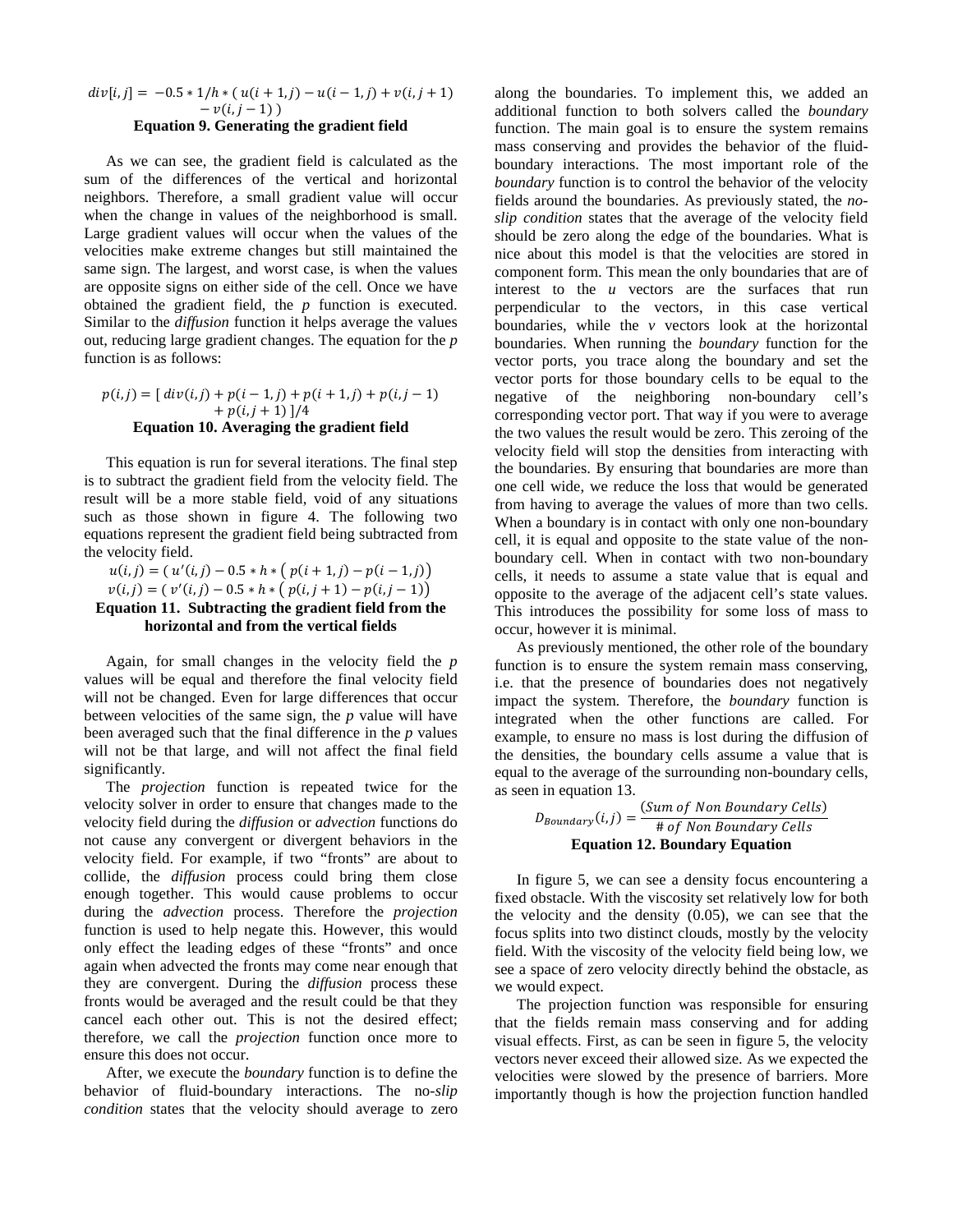the collision between the velocity field and the obstacle. As described earlier the velocity value for the "boundary" cells should be equal to the negative of the neighboring cells, as seen in the first frames of the figure. This would cause a convergence in the velocity field, which causes instability. It is to handle these situations that this function exists. As seen in the second set of frames from figure 5, it handles this convergence of forces by taking the forces entering the area directly in front of the obstacle from the velocity field, and diverting the horizontal forces up and down.



**Figure 5. Velocity Component Vectors u and v: initial values and mid simulation values with an obstacle** 

This is a solution reflects the real-world behavior of such a fluid-boundary interaction. The final goal of the projection function is to create visual effects such as eddies. In the real world, forces would be drawn into the null region created behind an obstacle. As seen in figure 6, the projection function causes forces created to drive the densities into this space.



**Figure 6. Vertical velocity component with obstacle.** 

Figure 6 shows the vertical forces acting on the densities. As we can see, upon initial contact with the obstacle the projection function creates a force that pushes the densities around the obstacles and pulls them back in behind the obstacle to the area of low pressure.

# **4. APPLICATION**

In this section we discuss a real-world application for the model. We will look at the effect the narrowing of the coronary arteries due to plaque buildup will affect the flow of blood to the heart muscles. The simulations are uploaded and executed remotely on the RISE server [10] using the CD++ simulator presented in the introduction. The results are then downloaded and visualized using a 2D tool, as seen in the different figures presented in this section.

Coronary Artery Disease (CAD) is the leading form of heart disease and the leading cause of heart attacks, resulting in the most deaths world-wide. CAD happens when plaque builds up on the artery walls. This accumulation of plaque hardens, and thus narrows the arteries. This narrowing restricts blood flow through the arteries, and since these arteries are supplying blood to your heart, the restriction of blood flow weakens it. The dangerous part of CAD is that typically patients suffering do not show any immediate signs or symptoms. Eventually, the myocardial cells will become ischemic from the lack of oxygen and potentially cause a heart attack [11].

To detect for CAD, doctors often perform an angiogram. In an angiogram, dye is injected into the coronary artery via a catheter and a rapid series of x-ray images are used to track the flow of the dye through the arteries and detect any narrowing or blockages [12].

CFD is used to simulate the interaction between blood flow, artery walls, and the plaque that can lead to CAD [13]. This application of CFD may benefit from the possibility of generating patient-specific models of arterial geometry using angiogram data [14]. The example presented here differs from studies found in medical literature in that blood flow is modeled with a rule-based approach using Cell-DEVS methodology.

The following simulation is an attempt to demonstrate how the narrowing of the arteries affects the blood flow. Several scenarios will be run: a control test blockage (0%), a minor blockage (17%), a medium blockage (35%), a major blockage (52%), and a late stage CAD blockage (70%). A single bolus of dye will be "injected" into the artery that is initialized with a uniform velocity field.

Figure 7 shows the results for all the scenarios after 25 iterations have passed. There is no significant difference between 0% and 17% blockage manly due to the size of the bolus and the size of the blockage. The 35% blockage shows the bolus being more concentrated and not being allowed to diffuse as much, however there is still little effect on the velocity field. The 52% and 70% blockage show a decrease in the velocity field due to the narrowed arteries.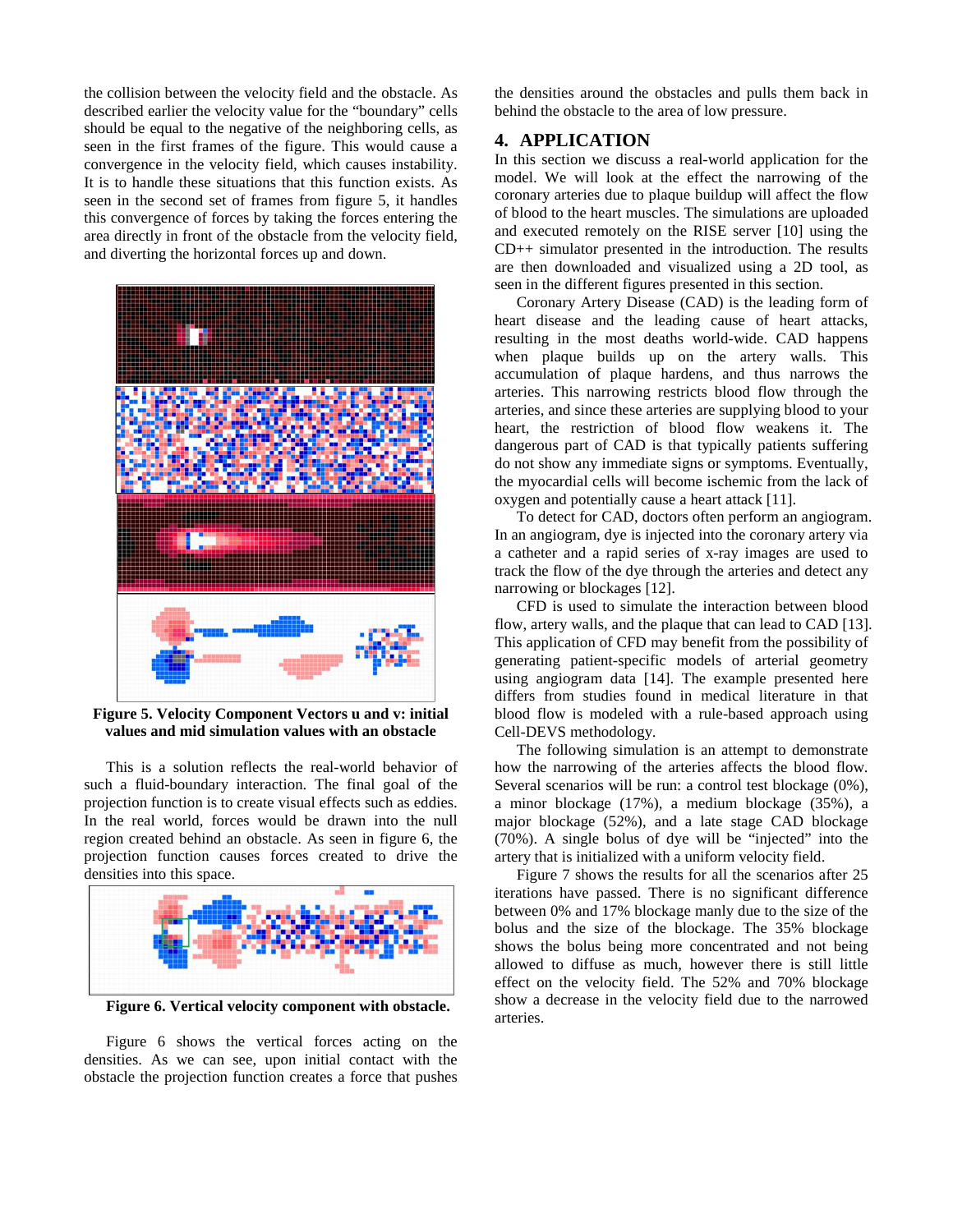

**Figure 7. Simulation of CAD after 25 iterations: 0%, 17%, 35%, 53% and 70% blockage respectively** 

Figure 8 shows the results after 50 iterations have passed. Again there is no significant difference between the first three scenarios; however, the larger blockages are slowed significantly and have not passed through the blockage site yet. This is expected since the behavior of the fluid-boundary interactions is such that flow decreases near the boundary walls and with a narrow channel the flow is slowed across the width of it.



**Figure 8. Simulation of CAD after 50 iterations**

The following shows the vertical velocities at this point in time for the 53% blockage. During the second pass of the bolus, we start to see the most significant results.



**Figure 9. Simulation of CAD after 125 iterations** 

By the  $100<sup>th</sup>$  iteration the first three scenarios are making their second pass through the blocked section of artery. The 35% blockage scenario is showing a decreased velocity field along the edges of the artery resulting in the bolus being longer. Also, the bolus has fallen behind from the control signifying a slight decrease in the flow rate. The last two scenarios show a large decrease in the flow rate and in the concentration of the bolus that has made it through. This demonstrates that at these levels of blockage we would most likely see a drop in the amount of oxygen being delivered to the nearby heart muscle which could result in a weakening of the heart function. In Figure 10 we see what would happen if there was a second blockage downstream of the first, of equal size.

In Figure 10 we see that with a second blockage of 35% there is a further decrease in the flow rate, resulting in less dye passing through the blockage. With 53% and 70% blockage would see very little of the bolus making it through the blocked region and the flow rate being further reduced.



**Figure 10. Simulation of CAD after 150 iterations** 

As stated before, there exists no analytical solution for fluid flow. The goal of all CFDs is to provide results that accurately portray reality. The goal of this research was to create a CFD solver that could be integrated to solve these flows for any system, specifically for use in biological systems. What we simulated here was a part of a larger system. We looked at how the model would behave if the passage width was decreased by a blockage; the real-world equivalent being CAD and its effect on blood flow through the arteries of the heart. The results generated matched what we expected to see and even helped provide a visual explanation of the dangers of CAD. As we increased the size of the blockage we saw progressively larger decreases in blood flow rate and in the amount of dye that passed through the blockage. However, it was never to the point that the flow was completely cut off and there was still a significant amount of flow passed through the blockages. In the real-world this would signify that oxygen is still being delivered to the muscles in the heart and an increase in blood pressure could offset the slight oxygen shortage due to the blockage. This decreased flow would still likely be enough to maintain regular heartbeat during restful activities, but what happens when the heart rate increases? The muscles will require more oxygen. However, as we see